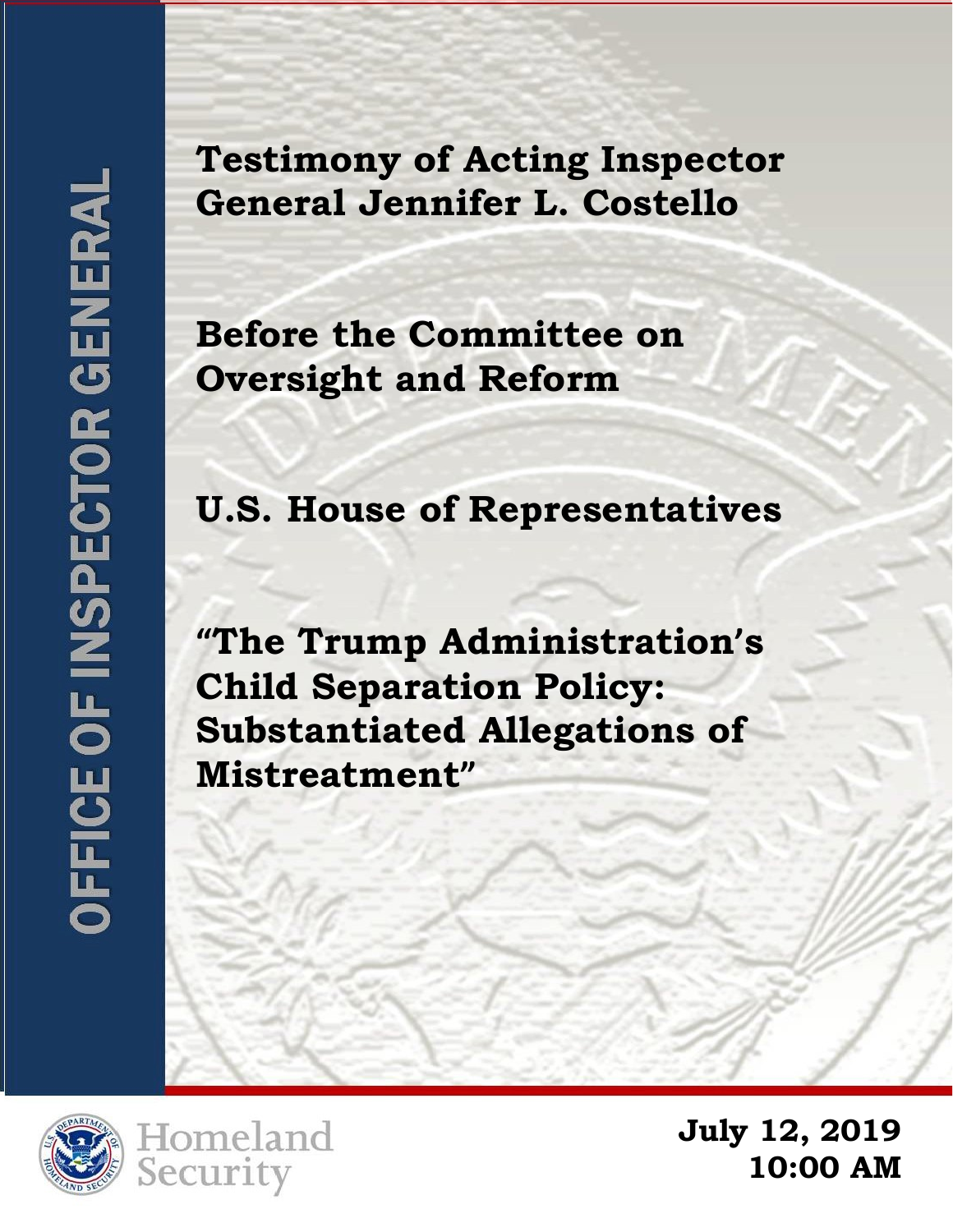

### **OFFICE OF INSPECTOR GENERAL**

Department of Homeland Security

### **July 12, 2019**

# **Why We Did This Work**

In 2016, in response to concerns raised about conditions for aliens in U.S. Customs and Border Protection (CBP) and U.S. Immigration and Customs Enforcement (ICE) custody, DHS OIG began conducting unannounced inspections of CBP and ICE detention facilities to observe conditions and determine whether aliens were being held in compliance with applicable detention standards. In fiscal year 2019, we continued this important work, inspecting dozens of detention facilities, including CBP facilities on the Southwest Border.

### **What We Recommend**

We recommend that the Department of Homeland Security take immediate steps to alleviate the dangerous overcrowding and prolonged detention at CBP facilities.

### **For Further Information:**

Contact our Office of Legislative Affairs at (202) 981-6000 or [DHS-OIG.OfficeLegislativeAffairs@oig.dhs.gov](mailto:DHS-OIG.OfficeLegislativeAffairs@oig.dhs.gov)

# **What We Found**

In May and June of this year, teams of DHS OIG inspectors observed dangerous overcrowding and prolonged detention in CBP facilities in both El Paso and the Rio Grande Valley. The teams also documented additional instances of non-compliance with applicable detention standards. These included non-compliance with standards applicable to the detention of alien children, including lack of access to hot meals, showers, and a change of clothes. The conditions we observed prompted us to publish two Management Alerts raising the issues to the attention of DHS leadership and requesting immediate action.

Specifically, during the week of May 6, 2019, we observed dangerous holding conditions at the El Paso Del Norte Processing Center (PDT) Border Patrol processing facility, located at the Paso Del Norte Bridge. This facility, which has a maximum capacity of 125 detainees, had between 750 and 900 detainees onsite on the dates visited. An individual holding cell with a maximum capacity of 35 held 155 single adults. Further, some of the detainees had been held in standing-room-only conditions for days or weeks.

During the week of June 10, 2019, we traveled to the Rio Grande Valley and observed serious overcrowding at four of the five Border Patrol facilities and prolonged detention at all five facilities. E There were more than 50 UACs younger than 7 years old, and some of them had been in custody over two weeks while awaiting transfer.

This overcrowding and prolonged detention poses a risk to the health and safety to both DHS personnel and detainees, and requires immediate action.

# **DHS Response**

DHS concurred with our recommendation; but the recommendation will remain unresolved and open until DHS offers an immediate corrective action plan to address the dangerous overcrowding.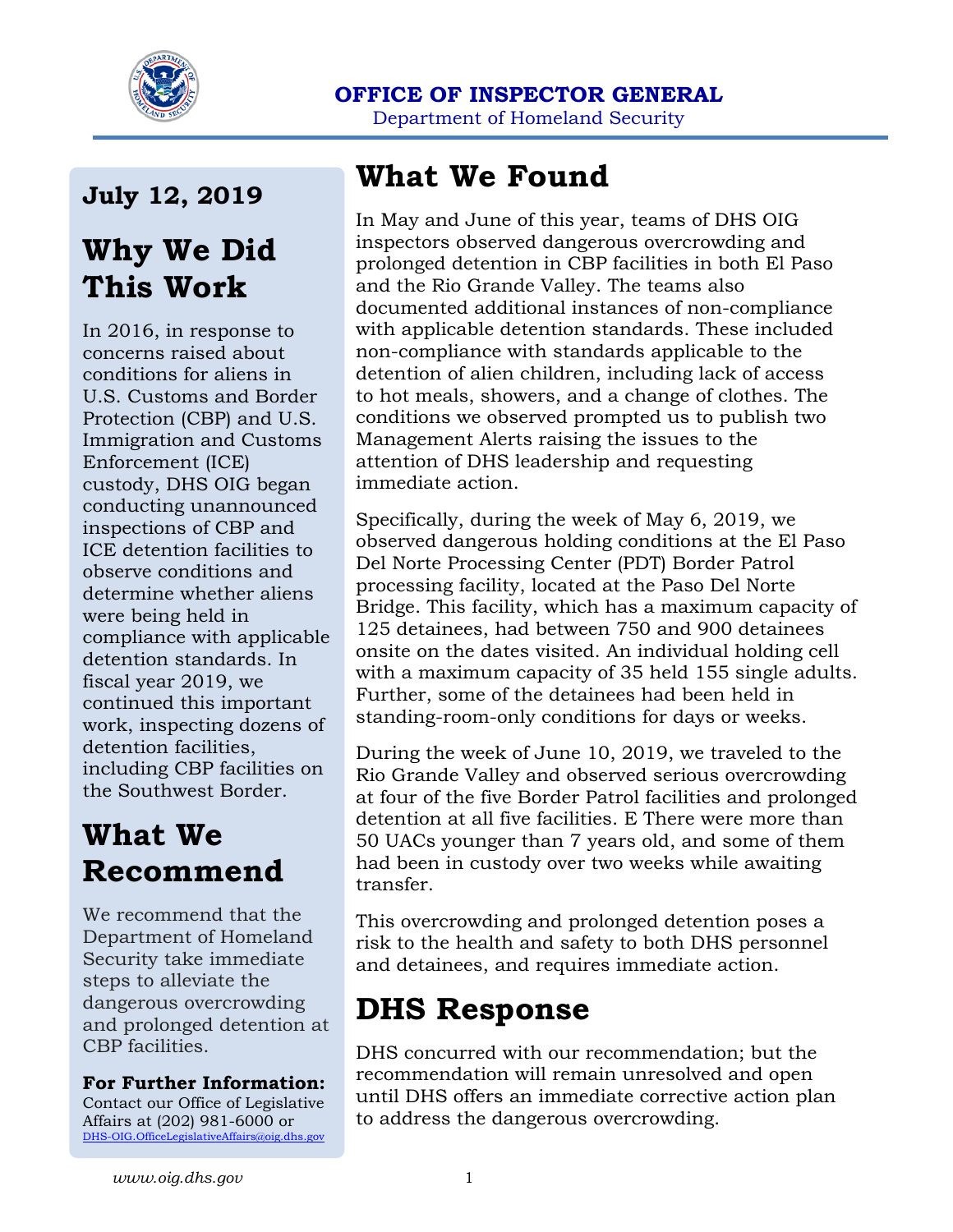

Chairman Cummings, Ranking Member Jordan, and members of the Committee, thank you for inviting me today to discuss our recent work relating to conditions at U.S. Customs and Border Protection (CBP) holding facilities and ports of entry. My testimony today will focus on our two recent Management Alerts: *[DHS Needs to Address Dangerous Overcrowding Among](https://www.oig.dhs.gov/sites/default/files/assets/Mga/2019/oig-19-46-may19-mgmtalert.pdf)  [Single Adults at El Paso Del Norte Processing Center](https://www.oig.dhs.gov/sites/default/files/assets/Mga/2019/oig-19-46-may19-mgmtalert.pdf)* (OIG-19-46) and *[DHS](https://www.oig.dhs.gov/sites/default/files/assets/Mga/2019/oig-19-51-jul19.pdf)  [Needs to Address Dangerous Overcrowding and Prolonged Detention of Children](https://www.oig.dhs.gov/sites/default/files/assets/Mga/2019/oig-19-51-jul19.pdf)  [and Adults in the Rio Grande Valley](https://www.oig.dhs.gov/sites/default/files/assets/Mga/2019/oig-19-51-jul19.pdf)* (OIG-19-51). We appreciate you holding this hearing because, as we stated in both reports, the dangerous overcrowding and prolonged detention conditions we observed create health and security risks for Department of Homeland Security (DHS) personnel and detainees, and require immediate attention.

#### **Background on Unannounced Inspections and Past Work**

DHS Office of Inspector General (OIG) initiated our unannounced inspection program in response to concerns raised by Congress about conditions for aliens in CBP custody. Our unannounced inspections of CBP holding facilities evaluate compliance with CBP's National Standards on Transport, Escort, Detention and Search (TEDS)<sup>[1](#page-2-0)</sup>, which govern CBP's interaction with detained individuals. Our inspections also determine whether CBP provides reasonable care from apprehension to holding. During our visits to ports of entry and Border Patrol facilities, we focus on elements of the TEDS standards that can be observed and evaluated by OIG inspectors without specialized law enforcement or medical training. We inspect CBP's compliance with standards such as whether adequate drinking water, food, blankets, and hygiene supplies are being provided to detainees. We also review how long detainees have been in custody and whether unaccompanied alien children (UACs) are given access to telephones to call relatives or their consulates.

We issued two recent alerts because in the course of our review we identified issues that posed a serious, imminent threat to the health and safety of CBP personnel and detainees requiring immediate action by the Department. CBP Office of Field Operations ports of entry, Border Patrol stations, and processing centers are intended solely for short-term detention. In fact, TEDS standards provide that "[d]etainees should generally not be held for longer than 72 hours in CBP hold rooms or holding facilities. Every effort must be made to hold detainees for the least amount of time required for their processing, transfer, release, or repatriation as appropriate and as operationally feasible." Additional legal protections are in place for children DHS deems to be UACs, who by law should be transferred to Health and Human Services (HHS) Office of Refugee

 $\overline{a}$ 

<span id="page-2-0"></span><sup>1</sup> [U.S. Customs and Border Protection, National Standards on Transport, Escort, Detention,](https://www.cbp.gov/sites/default/files/assets/documents/2017-Sep/CBP%20TEDS%20Policy%20Oct2015.pdf)  [and Search, October 2015.](https://www.cbp.gov/sites/default/files/assets/documents/2017-Sep/CBP%20TEDS%20Policy%20Oct2015.pdf)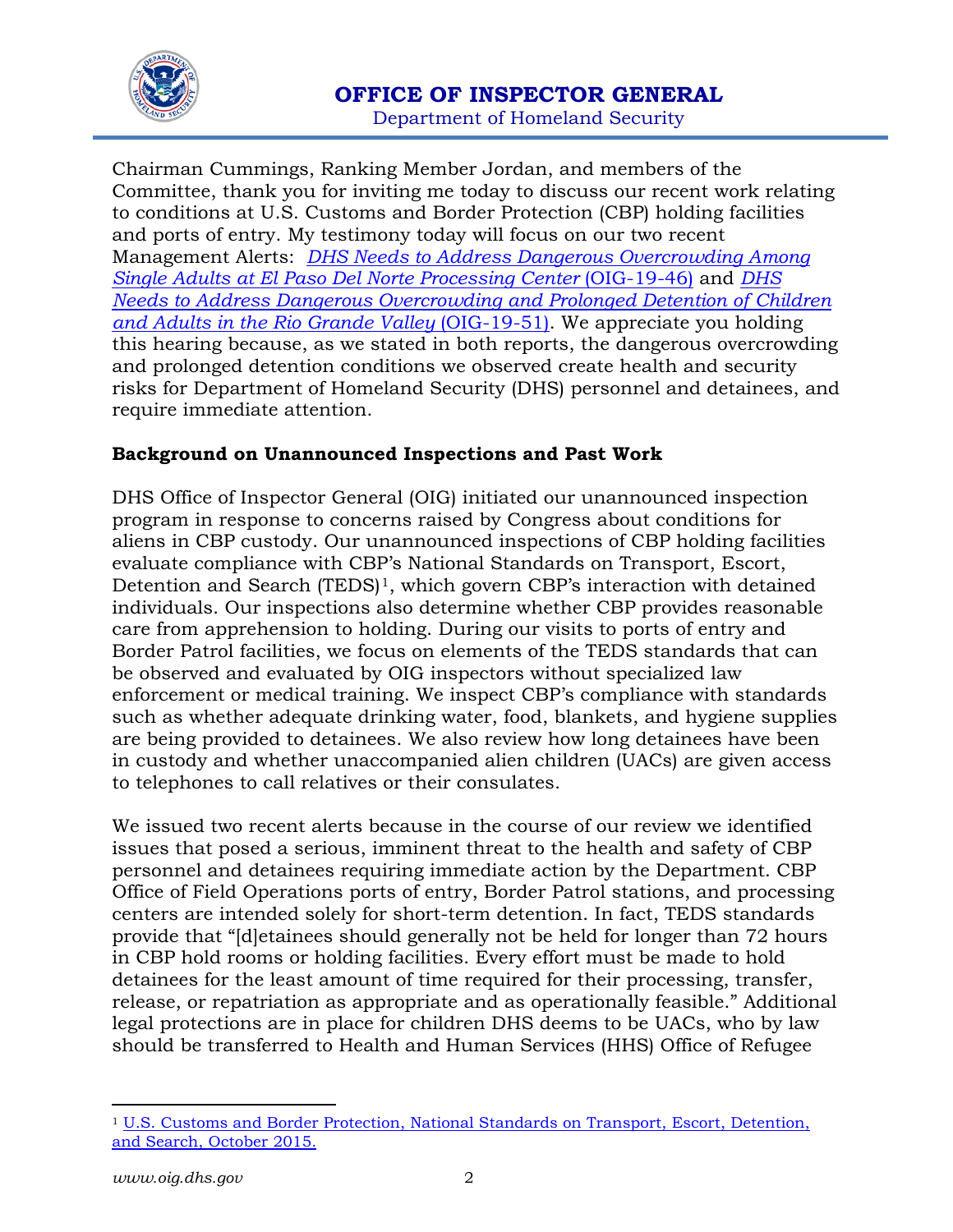

Resettlement (ORR) within 72 hours.[2](#page-3-0) The TEDS standards also outline protocols for CBP on how to treat vulnerable populations, defined as "at risk" by CBP, such as UACs, families and pregnant, elderly, or disabled detainees, and specify requirements for general care and conditions for such vulnerable populations in temporary custody. While ICE is responsible for providing longterm detention, TEDS standards require that CBP provide safe and sanitary short-term holding facilities for all detainees.

In the past, when we had reviewed CBP holding facilities, conditions were generally compliant with existing hold-room policies. However, starting in 2014 with the influx of UACs in CBP custody, DHS has struggled with compliance with certain *Flores* Agreement provisions, such as holding children no longer than 72 hours.[3](#page-3-1) This generally continued to be the case in 2018, during which implementation of the Administration's Zero Tolerance Policy was followed by an increase in the number of individuals held in CBP custody for longer than 72 hours.[4](#page-3-2)

Our more recent unannounced inspections reveal a worsening situation, which the Department has characterized as "an acute and worsening crisis." Specifically, in May and June of this year, we observed dangerous overcrowding and prolonged detention in CBP facilities in both El Paso and the Rio Grande Valley. We also documented instances of non-compliance with TEDS standards, including lack of access to hot meals and showers. The conditions we observed, which put the health and safety of both DHS personnel and detainees at risk, prompted us to publish two Management Alerts raising the issues to the attention of DHS leadership and requesting immediate action.

#### **Overcrowding and Prolonged Detention Have Resulted in Non-Compliance with TEDS Standards**

Early in May 2019, our inspectors conducted spot inspections of five Border Patrol stations and two ports of entry in the El Paso area. One month later in June 2019, our inspectors conducted spot inspections of five Border Patrol

 $\overline{a}$ 

<span id="page-3-0"></span><sup>2</sup> The *Flores* Agreement generally permits detention of minors no longer than 72 hours, with a provision that in an influx of minors, placement should be as expeditious as possible. In addition, the *Trafficking Victims Protection Reauthorization Act of 2008* requires DHS to meet this timeline unless there are "exceptional circumstances." 8 U.S.C. § 1232(b)(3). The *Flores* Agreement also includes a requirement that immigration officials hold minors immediately following arrest in facilities that provide: (1) access to food and drinking water; (2) medical assistance in the event of emergencies; (3) toilets and sinks; (4) adequate temperature control and ventilation; (5) adequate supervision to protect minors from others; (6) separation from unrelated adults whenever possible; and (7) contact with family members who were arrested with the minor.

<span id="page-3-2"></span><span id="page-3-1"></span><sup>4</sup> *[Results of Unannounced Inspections of Conditions for Unaccompanied Alien Children in CBP](https://www.oig.dhs.gov/sites/default/files/assets/2018-10/OIG-18-87-Sep18.pdf) Custody,* [OIG-18-87, September 28, 2018.](https://www.oig.dhs.gov/sites/default/files/assets/2018-10/OIG-18-87-Sep18.pdf)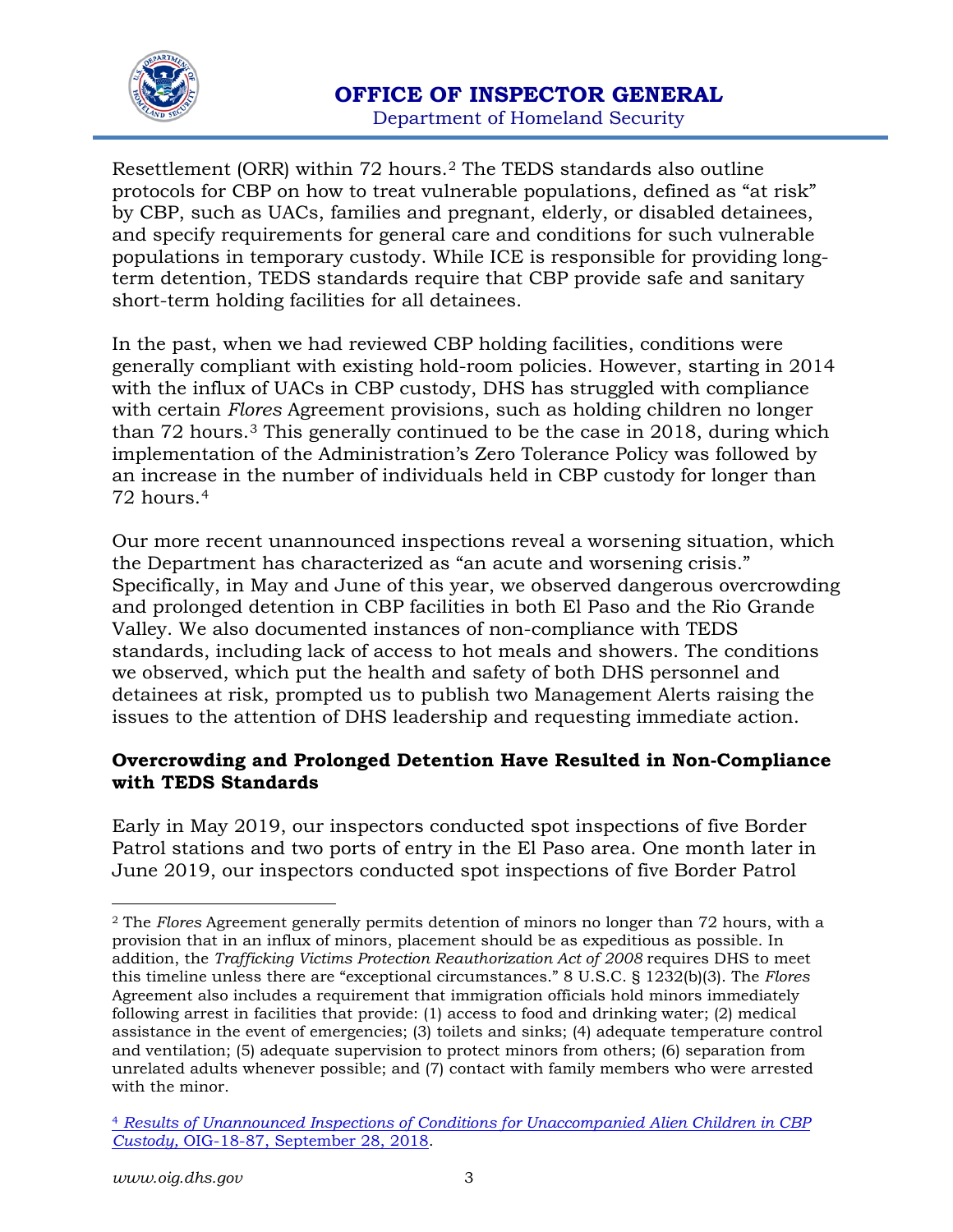

facilities and two ports of entry in the Rio Grande Valley. In both instances, we observed dangerous overcrowding and prolonged detention at Border Patrol facilities resulting in non-compliance with TEDS standards.

We chose these locations based on a review of CBP statistics on apprehensions, complaints received by the OIG hotline, spot inspections from previous years, and consultation with our investigators who work in OIG field offices on the southern border and are familiar with conditions in the facilities. According to CBP data, the El Paso sector experienced the sharpest increase in apprehensions  $-619$  percent<sup>[5](#page-4-0)</sup> comparing the first seven months of FY 2019 to the same period in FY 2018. The Rio Grande Valley Sector had the highest overall volume of apprehensions<sup>[6](#page-4-1)</sup> on the southwest border, with nearly a quarter million apprehensions in the first eight months of FY 2019.

#### Overcrowding and Prolonged Detention of Single Adults at El Paso Del Norte Processing Center

During the week of May 6, 2019, we observed dangerous holding conditions at the El Paso Del Norte Processing Center (PDT) Border Patrol processing facility, located at the Paso Del Norte Bridge. Despite having a maximum capacity of 125 detainees, CBP custody logs indicated that approximately 750 detainees were on-site on May 7 and 900 detainees were on-site on May 8. Although the majority of these detainees were held in outdoor space for processing and transfer, many of those inside the facility were held in severely overcrowded cells. TEDS standards provide that "under no circumstances should the maximum [cell] occupancy rate, as set by the fire marshal, be exceeded." Yet, at the facility, single adults were being held in cells designed for one-fifth as many detainees. Specifically, we observed:

- a cell with a maximum capacity of 12 held 76 detainees;
- a cell with a maximum capacity of 8 held 41 detainees; and
- a cell with a maximum capacity of 35 held 155 detainees.

Border Patrol agents also told our inspectors that some of the detainees had been held in standing-room-only conditions for days or even weeks. The Border Patrol's custody logs confirmed this prolonged detention. When we visited PDT on May 7, of the total 756 detainees on-site during our visit, 66 percent of detainees had been held for longer than the 72 hours generally permitted under TEDS standards, with 4 percent held for more than two weeks. When we returned to PDT for another unannounced inspection the next day, we

 $\overline{a}$ 

<span id="page-4-0"></span><sup>5</sup> This represents an increase in apprehensions of 82% of single adults, 347% of UACs, and 1,816% of family units.

<span id="page-4-1"></span> $6$  This represents an increase in apprehensions of 32% of single adults, 62% of UACs, and 269% of family units.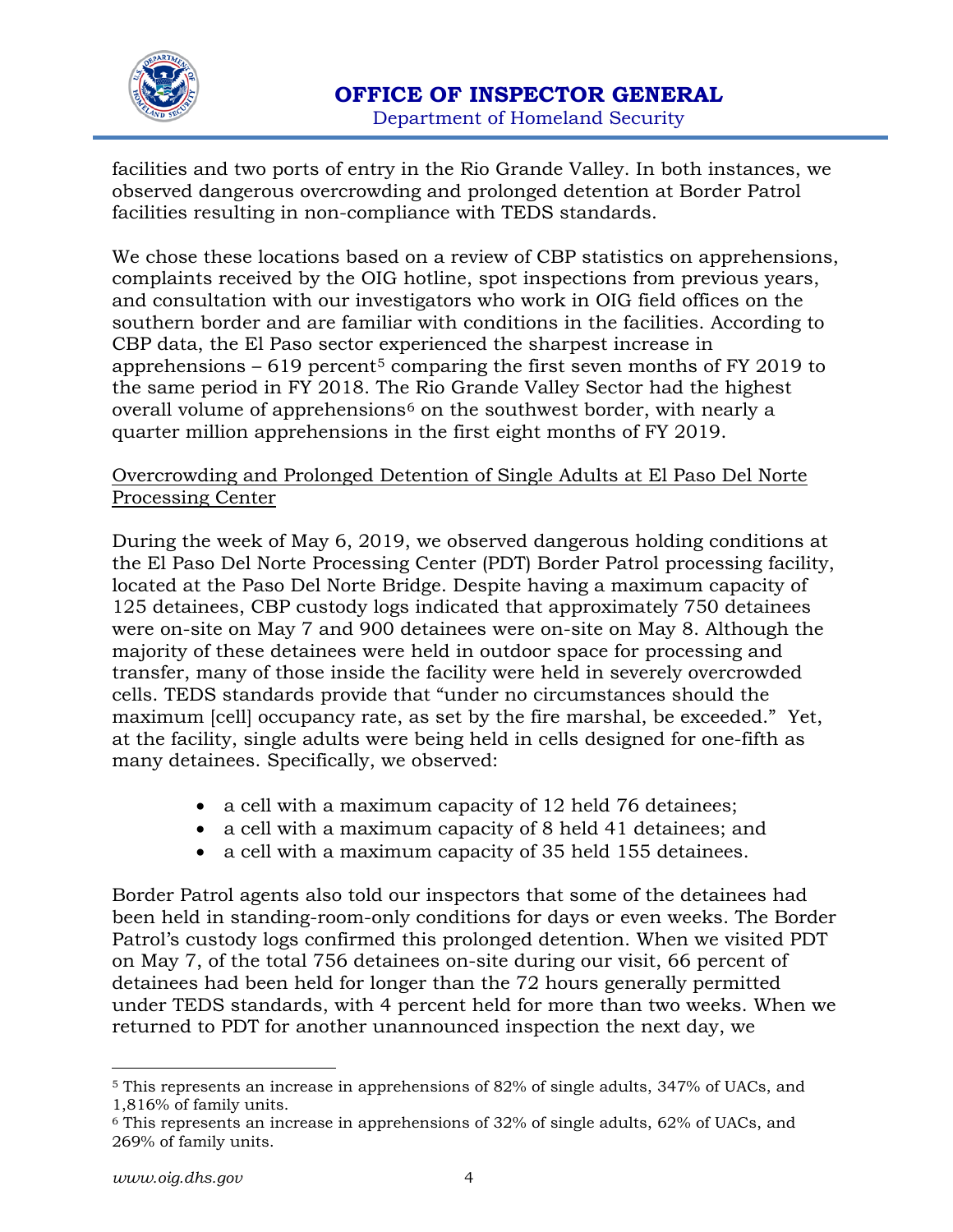

observed that, while some family units and adult females had been transferred the day before, additional detainees had arrived for processing, increasing the total number of detainees on-site to approximately 900.

"At-Risk" Populations are Subject to Overcrowding and Prolonged Detention in Border Patrol Facilities in the Rio Grande Valley Sector, Resulting in Non-Compliance with Applicable Standards

During the week of June 10, 2019, we traveled to the Rio Grande Valley in Texas and we observed serious overcrowding at four of the five Border Patrol facilities and prolonged detention at all five facilities. At the time of our visit, Border Patrol was holding about 8,000 detainees in custody in the Rio Grande Valley sector, with 3,400 held longer than the permitted 72 hours. Of those 3,400 detainees, Border Patrol held 1,500 for more than 10 days. With respect to UACs and families – populations defined as "at-risk" in TEDS standards – Border Patrol's custody data indicated that 826 (31 percent) of the 2,669 children at these facilities had been held longer than the 72 hours generally permitted under the TEDS standards and the *Flores* Agreement. For example, at the Centralized Processing Center in McAllen, TX, of the 806 UACs who had already been processed and were awaiting transfer to HHS custody, 165 had been in CBP custody longer than a week. Additionally, there were more than 50 UACs younger than 7 years old, and some of them had been in custody more than two weeks while awaiting transfer.

In addition to holding roughly 30 percent of minor detainees for longer than 72 hours, several Rio Grande Valley facilities struggled to meet other TEDS standards for UACs and families. For example, children at three of the five Border Patrol facilities we visited had no access to showers, despite the TEDS standards requiring that "reasonable efforts" be made to provide showers to children approaching 48 hours in detention. Children had limited access to a change of clothes as Border Patrol had few spare clothes and no laundry facilities. While all facilities had infant formula, diapers, baby wipes, and juice and snacks for children, we observed that two facilities had not provided children access to hot meals – as is required by the TEDS standards – until the week we arrived.

#### Overcrowding and Prolonged Detention for Adults in the Rio Grande Valley Sector Resulted in Non-Compliance with TEDS Standards

The conditions in the Rio Grande Valley for single adults were similar to those faced by detainees in the El Paso facility. Detainees were also held in cells that exceeded maximum occupancy rates, resulting in non-compliance with TEDS standards. Overcrowding at one facility led to some single adults being held in standing room only conditions for a week and, at another facility, some single adults were held more than a month in overcrowded cells.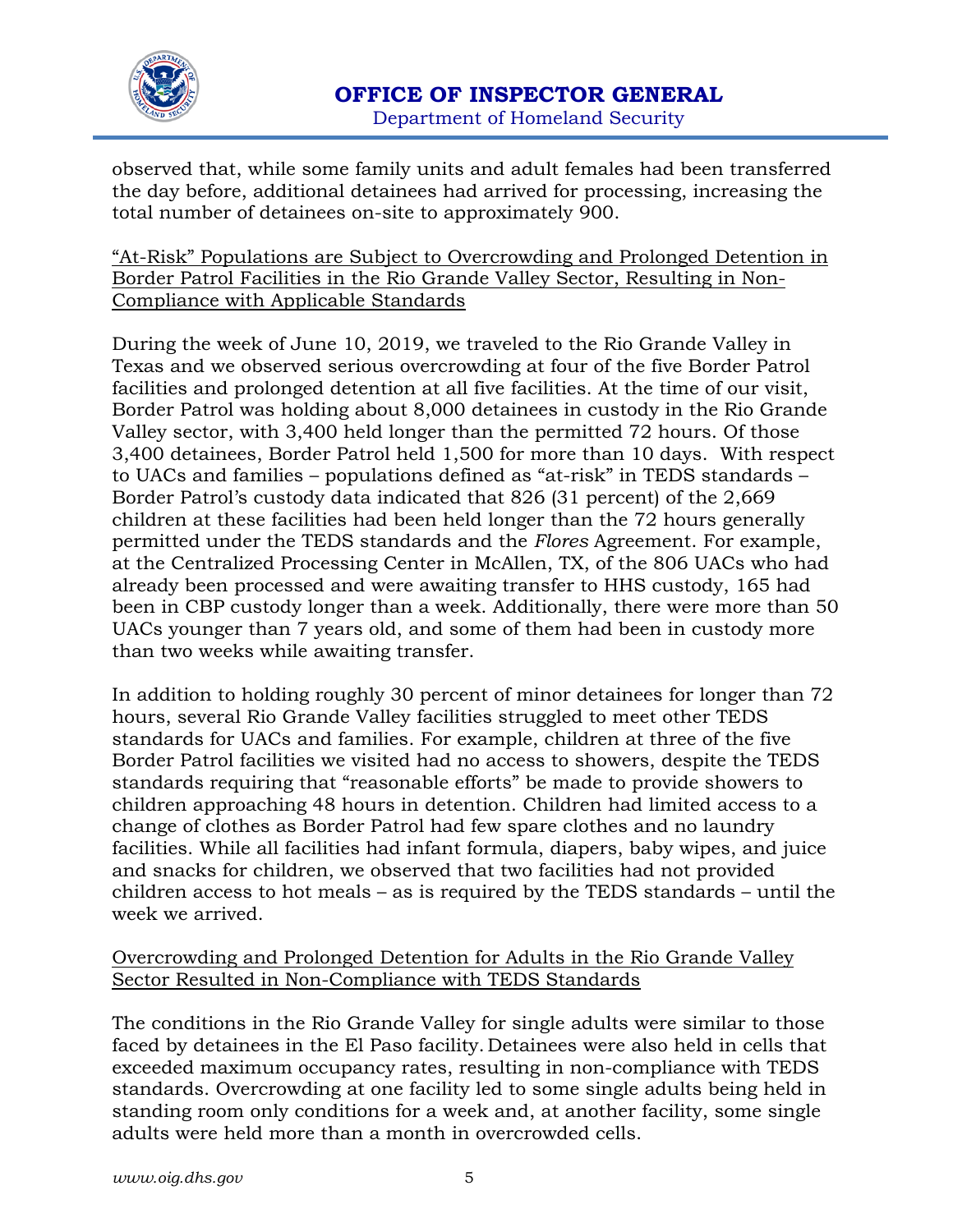

CBP was also unable to meet TEDS standards that require CBP to make a reasonable effort to provide a shower for adults after 72 hours; most single adults had not had a shower in CBP custody despite several being held for as long as a month. At some facilities, Border Patrol was giving detainees wetwipes to maintain personal hygiene. Most single adult detainees were wearing the clothes they arrived in days, weeks, and even up to a month prior.

#### **Overcrowding and Prolonged Detention Puts DHS Personnel and Detainees at Health and Safety at Risk**

We are concerned that the overcrowding and prolonged detention we observed in the El Paso and Rio Grande Valley sectors represent an immediate risk to the health and safety of DHS agents and officers, and to those detained.

#### Overcrowding and Prolonged Detention Exacerbate Health and Safety Risks in El Paso Sector

During our May visits at PDT, we observed approximately 75 people being treated for lice and some detainees were in isolation with flu, chicken pox, and scabies. When the detainees in line waiting to be processed had to surrender their valuables, such as money and phones, to DHS staff, we observed DHS staff discarding all other detainee property, such as backpacks, suitcases, and handbags, in the nearby dumpster. Border Patrol personnel told us that these items might be wet, have bugs, and be muddy, and therefore, presented a "biohazard." Border Patrol management at PDT and other facilities also raised concerns about the high incidence of illness among their staff, concerns about employee morale, and conditions that were elevating anxiety and affecting employees' personal lives.

CBP was also struggling to maintain hygienic conditions in the holding cells. With limited access to showers and clean clothing, detainees were wearing soiled clothing for days or weeks. While TEDS standards do not require a change of clothing for adults, Border Patrol agents said they were nevertheless trying to obtain clean clothing for adult females because the lack of clean clothes was "wearing down on them." Access to toilets was limited, because overcrowding caused detainees to stand on toilets in cells to make room and gain breathing space. Border Patrol agents said detainees who were not ill were raising medical complaints simply to obtain temporary release from the cells, adding to the medical staff's burden.

Border Patrol management at PDT also described an ongoing concern that rising tensions among detainees could turn violent. At the time of our visit, 140 adult male detainees were crowding the hallways and common areas of the facility while their cell was being cleaned. We observed staff having difficulty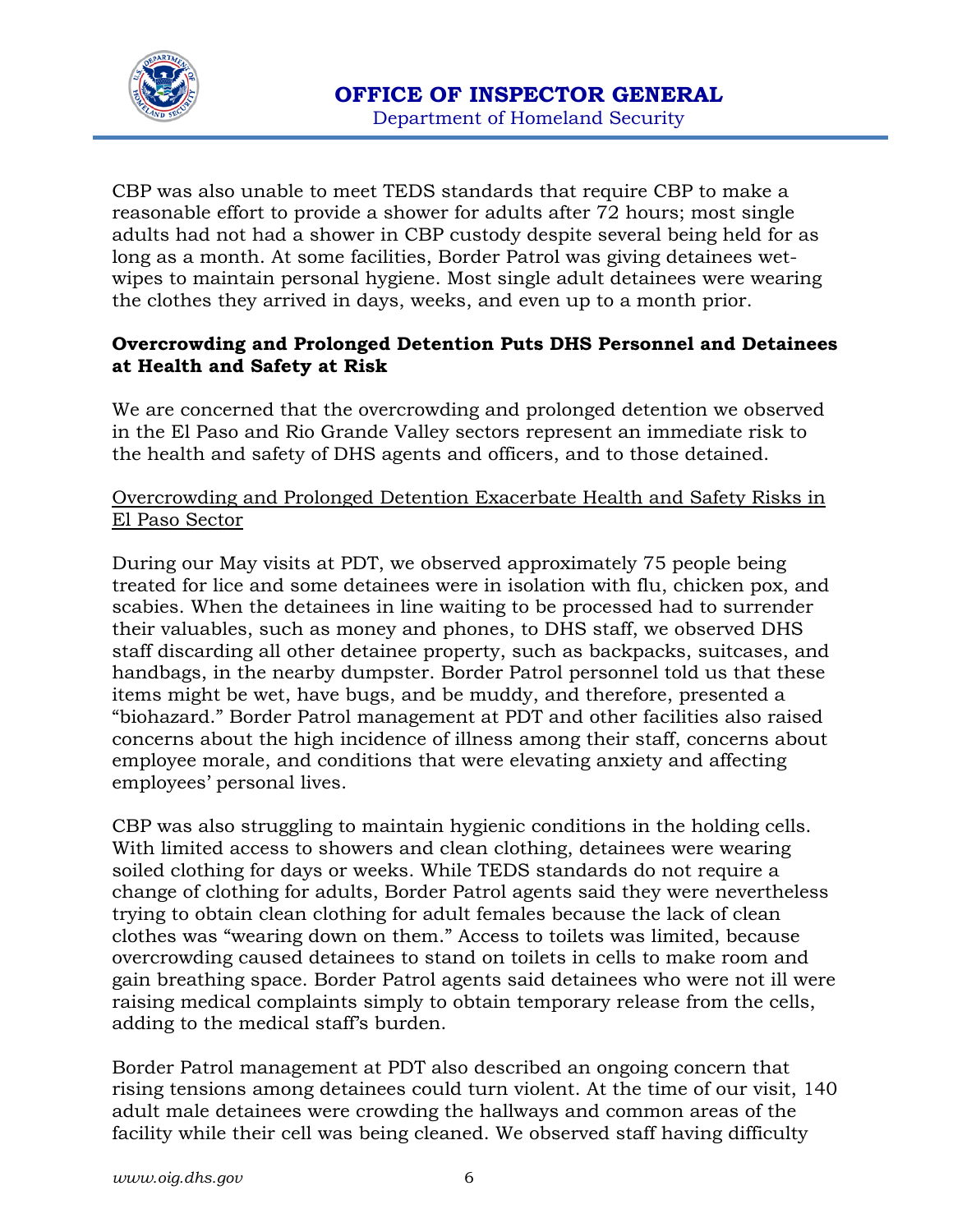

maneuvering around this crowd to perform their duties, and were told that staff feel they have limited options if detainees decide not to cooperate.

#### Overcrowding and Prolonged Detention of Single Adults Have Resulted in Security Incidents in Rio Grande Valley Sector

The security incidents in the Rio Grande Valley facilities reflect an escalation of the security concerns we raised in our El Paso report. We were informed of multiple security incidents among adult males at multiple facilities. Incidents arise when detainees are moved from their cells for servicing and maintenance. At one facility, when detainees who had been moved from their cells during cleaning refused to return, Border Patrol brought in its special operations team to demonstrate it was prepared to use force if necessary. Additionally, detainees have attempted to escape while removed from their cells during maintenance. Detainees at one overcrowded facility had clogged the toilets with Mylar blankets and socks in order to be released from their cells while the toilets were repaired.

Senior managers at several facilities raised security concerns for their agents and the detainees. One senior manager described the situation as "a ticking time bomb." We had to end our site visit at one Border Patrol facility early because we noticed that our presence was agitating an already difficult situation. Specifically, when detainees observed us, they banged on the cell windows, shouted, pressed notes to the window with their time in custody, and pointed to the evidence of their time in custody, such as their beards.

#### **Department of Homeland Security Needs a Plan to Eliminate Overcrowding**

We recognize the extraordinary challenge CBP is currently facing to eliminate overcrowding. However, given the large number of adults and UACs detained in CBP facilities, we remain concerned that DHS is not taking sufficient measures to address the issues outlined in our recent Management Alerts.

In our May 2019 Management Alert on conditions in the PDT facility, we recommended that CBP take immediate steps to alleviate the overcrowding there. CBP concurred with our recommendation and reported that they have constructed a 500-person soft-sided structure at El Paso Station and plan to construct an additional tent by July 31, 2019. CBP also plans to open a new Centralized Processing Center with an estimated completion date of November 30, 2020. While additional tents may reduce some of the overcrowding, we do not think CBP's plan will eliminate the immediate risk to the health and safety of detainees and DHS employees because the proposed action is not urgent enough and prolonged severe overcrowding of singe adults can lead to outbreaks of communicable diseases and violence. Thus, the recommendation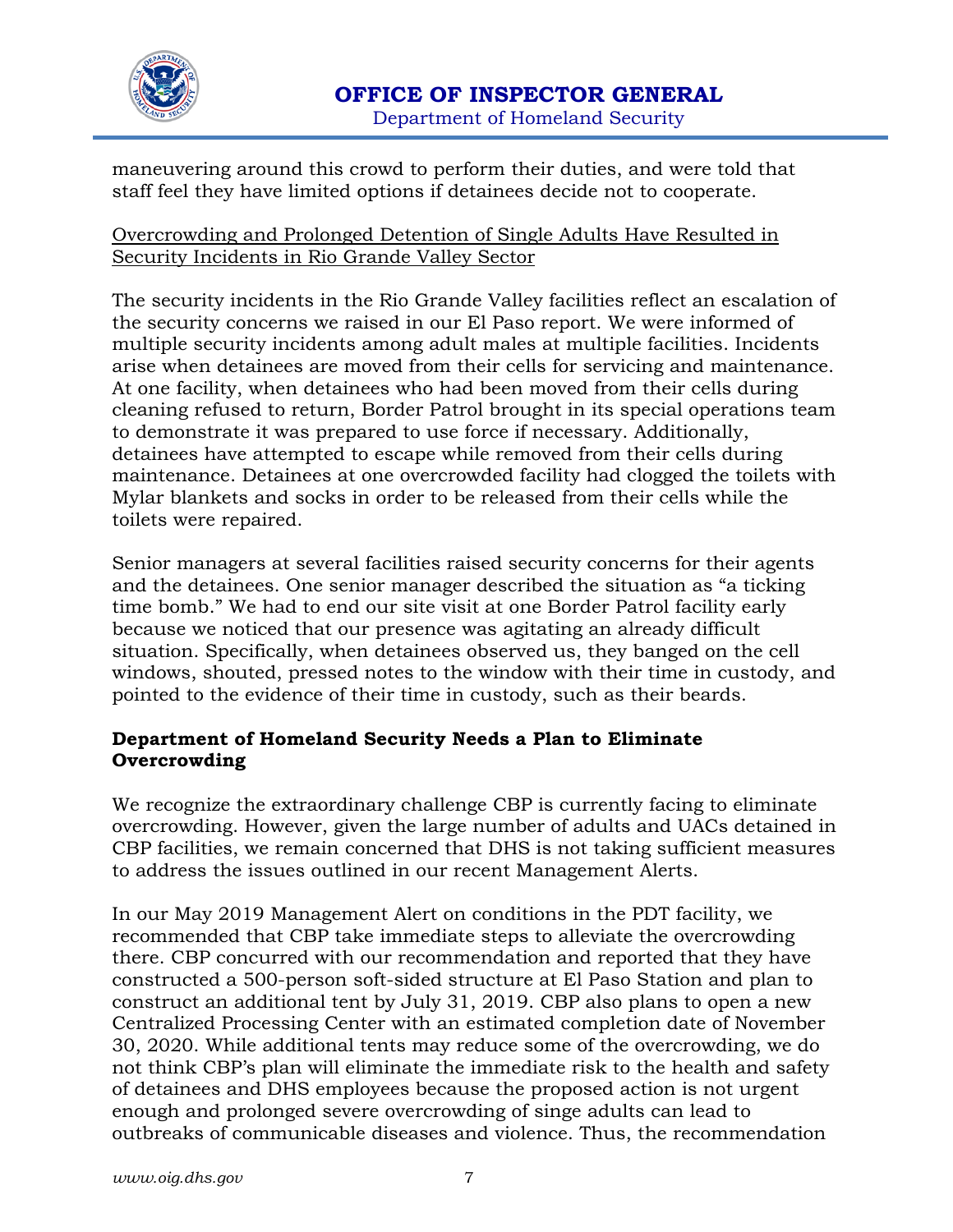

will remain unresolved and open until DHS offers an immediate corrective action plan to address the dangerous overcrowding.

In response to our July 2019 report on the conditions in the Rio Grande Valley sector, DHS measures it has taken to expand CBP's capacity on the southern border. DHS continues to add tents capable of holding 500 people and plans to add more tents to house single adults by July 29, 2019. Again, while additional tents may reduce overcrowding, we remain concerned that DHS is not taking sufficient measures to address prolonged detention in CBP custody among single adults.

We continue to encourage the Department to take immediate steps to alleviate dangerous overcrowding and prolonged detention of children and adults at CBP facilities. However, the problem will persist until DHS develops a plan to more efficiently transfer detainees from CBP custody to ICE, in the case of single adults and some families, and HHS ORR, in the case of UACs – the two agencies responsible for providing long-term detention to detainees.

#### **Ongoing OIG Oversight**

Our office will continue to help the Department meet its critical mission through independent and objective audits, inspections, and investigations. We plan to publish several DHS-wide reports this year and next year that will include reviews of CBP and ICE, including:

- DHS Tracking of Detainees to Support Migrant Family Reunification: We initiated a full-scale audit looking at the effectiveness of DHS' IT systems for tracking and supporting efforts to reunify UACs with separated families. Our audit will determine whether the IT systems and processes DHS relied upon were adequate to carry out specific border security operations, including tracking separated families, prior to and following the implementation of the Zero Tolerance Policy.
- CBP's Processing of Asylum Seekers: We are reviewing CBP's handling of asylum seekers at ports of entry. The objective of this work is to determine whether CBP Office of Field Operations is turning away those who present themselves for asylum at ports of entry. As part of its ongoing fieldwork, the team travelled to ports of entry in Texas, Arizona, and California, where it observed operations, gathered documents, and interviewed CBP officers, representatives of non-governmental organizations, and asylum seekers.
- Update on Family Separations: Our review will determine whether CBP was separating families seeking asylum at ports of entry during and after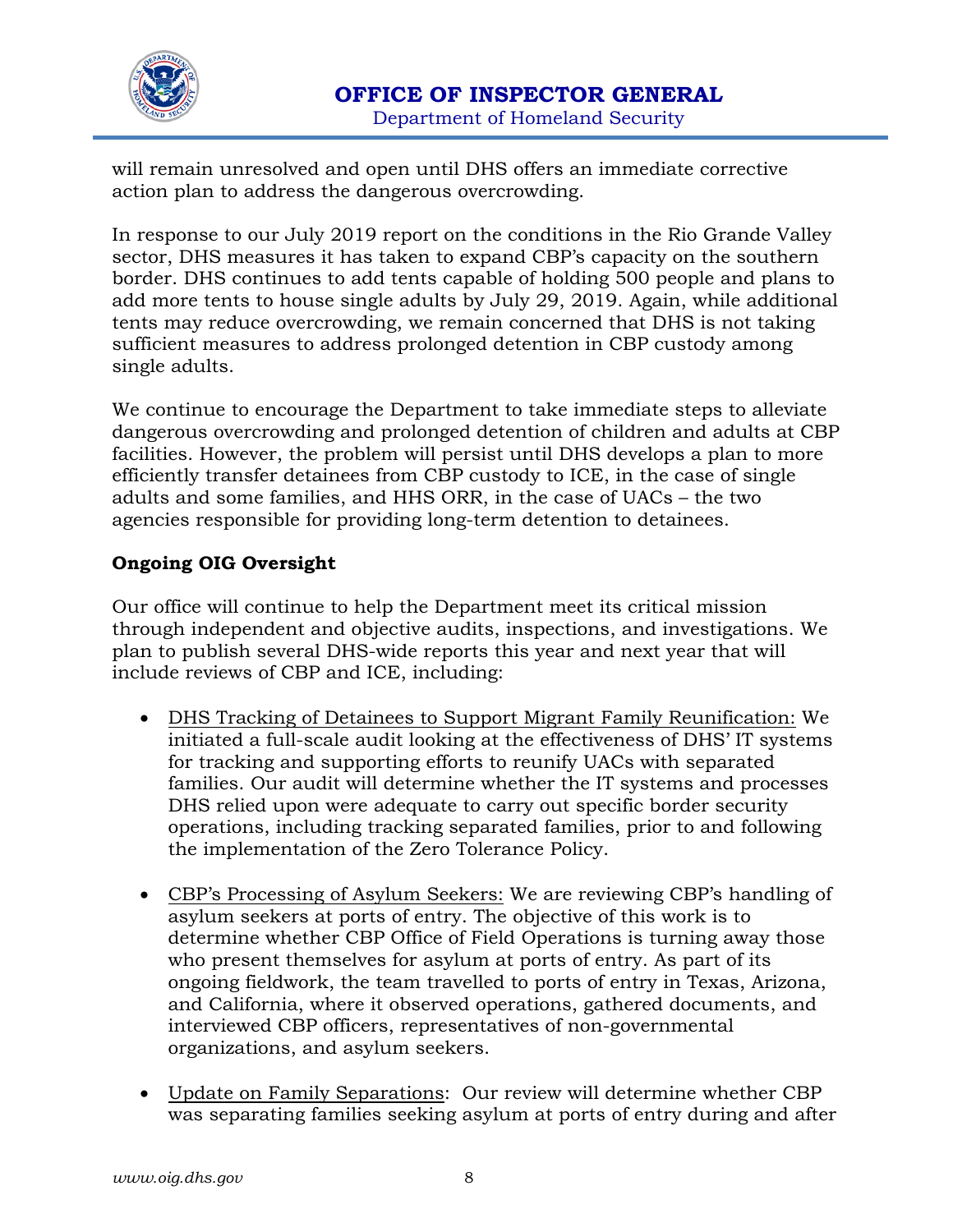

the Zero Tolerance Policy and documenting those separations appropriately.

- Southern Border Detainee Transportation and Support: The objective is to determine the adequacy of CBP's plan for providing detainee transportation and other support services to manage the increased numbers of migrants seeking to enter the U.S. at the Southern Border.
- Review of Removal of Separated Alien Families: Our work will determine whether ICE removed any parents without first offering them the opportunity to bring their separated children with them. The review will identify why this may have happened and how many separated parents may have been removed without having that option.
- 72-hour CBP Custody Snapshot: Working in partnership with our Data Analytics group, we will try to determine the populations of detainees held in CBP facilities for longer than 72 hours, the total time in custody from apprehension to transfer or release, and where such holds occur most frequently.
- CBP's Holding of Detainees Beyond 72 Hours: This larger-scale evaluation's objective is to determine the root causes leading to CBP's inability to comply with the general requirement to only hold detainees in its custody for up to 72 hours. CBP, ICE, and HHS all have responsibility for assuming custody of specific groups of detainees in various stages of the immigration proceedings. We will try to identify the root causes driving the delays in placement, and make recommendations to mitigate those causes.
- CBP's Use of FY 2019 Appropriated Funds for Humanitarian Assistance: Our objective is to determine whether CBP has adequately planned for deployment, and is deploying, FY 2019 appropriated funds quickly and effectively to address the humanitarian needs on the southern border.
- Unannounced Inspections of CBP Holding Facilities & ICE Adult Detention Facilities: Our objective is to continue conducting ongoing unannounced inspections of DHS and contract facilities to monitor DHS compliance with health, safety, and civil rights standards outlined in CBP's National Standards on Transport, Escort, Detention, and Search; and ICE's Performance-Based National Detention Standards.